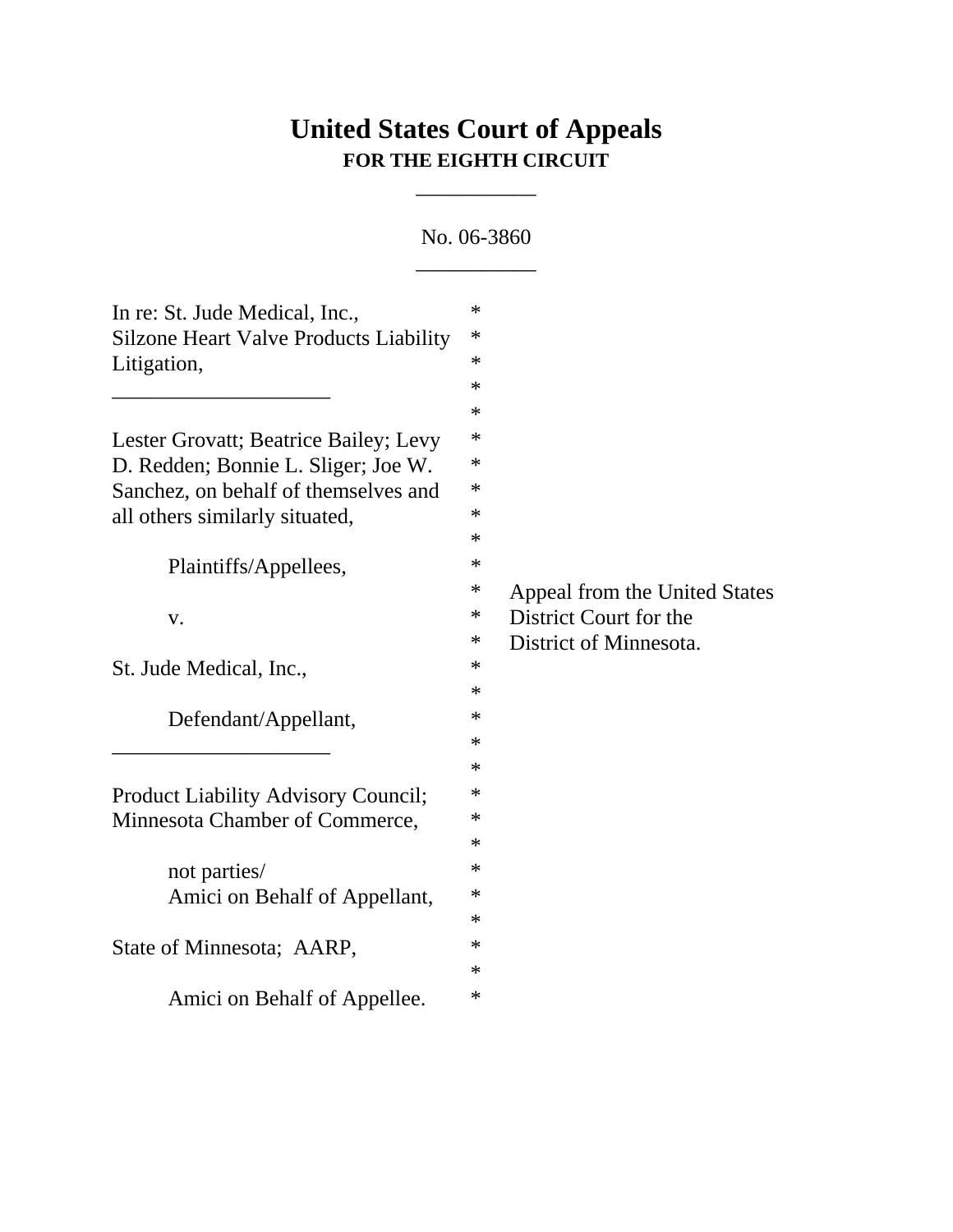Submitted: October 18, 2007 Filed: April 9, 2008 (Corrected April 10, 2008)

Before RILEY, MELLOY, and COLLOTON, Circuit Judges.

COLLOTON, Circuit Judge.

This products liability litigation is before us for a second time. The present appeal concerns the district court's certification of a class of plaintiffs, pursuant to Federal Rule of Civil Procedure 23(b)(3), to litigate claims against St. Jude Medical, Inc. ("St. Jude"), arising from alleged violations of two Minnesota consumer protection statutes. We conclude that the class was not properly certified under the standards of Rule 23(b)(3), and we therefore reverse the order of the district court.

\_\_\_\_\_\_\_\_\_\_\_

\_\_\_\_\_\_\_\_\_\_\_

\_\_\_\_\_\_\_\_\_\_\_

## I.

St. Jude Medical, Inc., produced the Silzone prosthetic heart valve, a product with a unique silver coating. After a clinical study showed that patients implanted with the valve experienced an increased risk of paravalvular leakage, St. Jude recalled all Silzone valves that had not yet been implanted. The plaintiffs in this action are patients who were implanted with the valve. They brought suit across the country under various theories, and the cases were consolidated in Minnesota for pretrial proceedings. The district court concluded in 2004 that a class action was the superior method to adjudicate claims under three Minnesota statutes, the False Advertising Act (MFAA), Minn. Stat. § 325F.67, the Consumer Fraud Act (MCFA), Minn. Stat. § 325F.69, and the Deceptive Trade Practices Act, Minn. Stat. § 325D.44.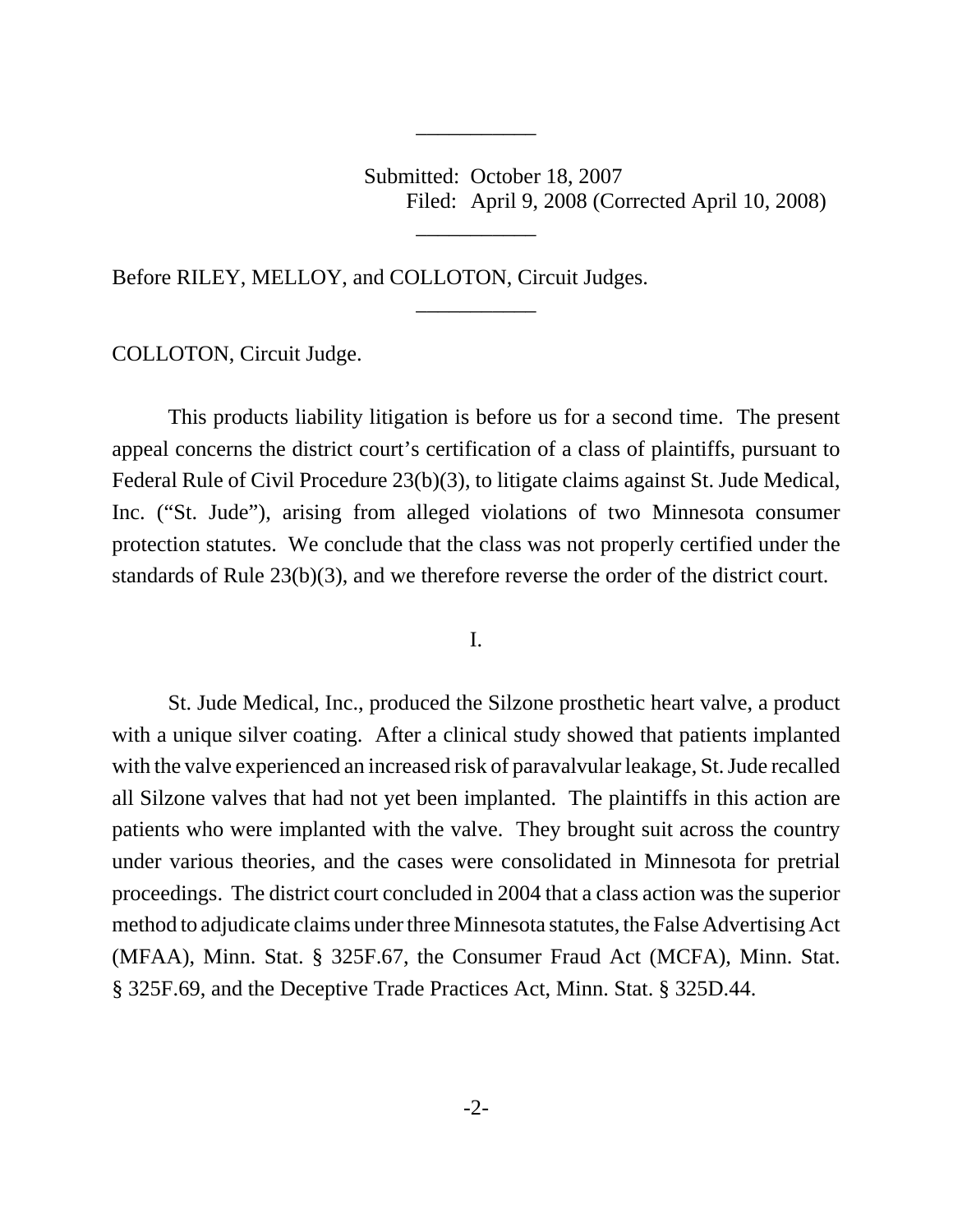In our prior opinion, we considered three orders of the district court that certified two subclasses of plaintiffs seeking damages and injunctive relief, respectively. *In re St. Jude Med., Inc.*, 425 F.3d 1116 (8th Cir. 2005). We reversed the district court's certification of a subclass of plaintiffs seeking injunctive relief, which was described as a "medical monitoring class," because the class presented "a myriad of individual issues making class certification improper." *Id*. at 1122. This holding disposed of the claims under the Deceptive Trade Practices Act, which were construed by the district court to seek only medical monitoring. With respect to the subclass seeking damages under the other two statutes, described as a "consumer protection class," we held that the district court should have conducted a more thorough choice-of-law analysis before it determined to apply Minnesota law to the claim of every plaintiff. *Id*. at 1121. We remanded the case to the district court for further consideration.

On remand, the district court determined that Minnesota law should apply to all claims in the nationwide class, and recertified the consumer protection class pursuant to Federal Rule of Civil Procedure 23(b)(3). *In re St. Jude Medical, Inc.*, No. 01- 1396, 2006 WL 2943154 (D. Minn. 2006). St. Jude argues on appeal that the certification of the class was an abuse of discretion under Rule 23, that the district court erred in its conflicts-of-law analysis, and that application of Minnesota law to the claims of all plaintiffs would violate the Due Process Clause.

## II.

With respect to Rule 23(b)(3), the district court concluded that questions of law and fact common to the class would predominate over individual issues, and that a class action was the superior method of adjudicating claims under the MCFA and the MFAA. *See In Re St. Jude Med., Inc.*, No. 01-1396, 2003 WL 1589527 at \*18 (D. Minn. 2003) (incorporated by reference into 2006 order). St. Jude argues that this ruling was an abuse of discretion, because adjudicating claims of liability for violating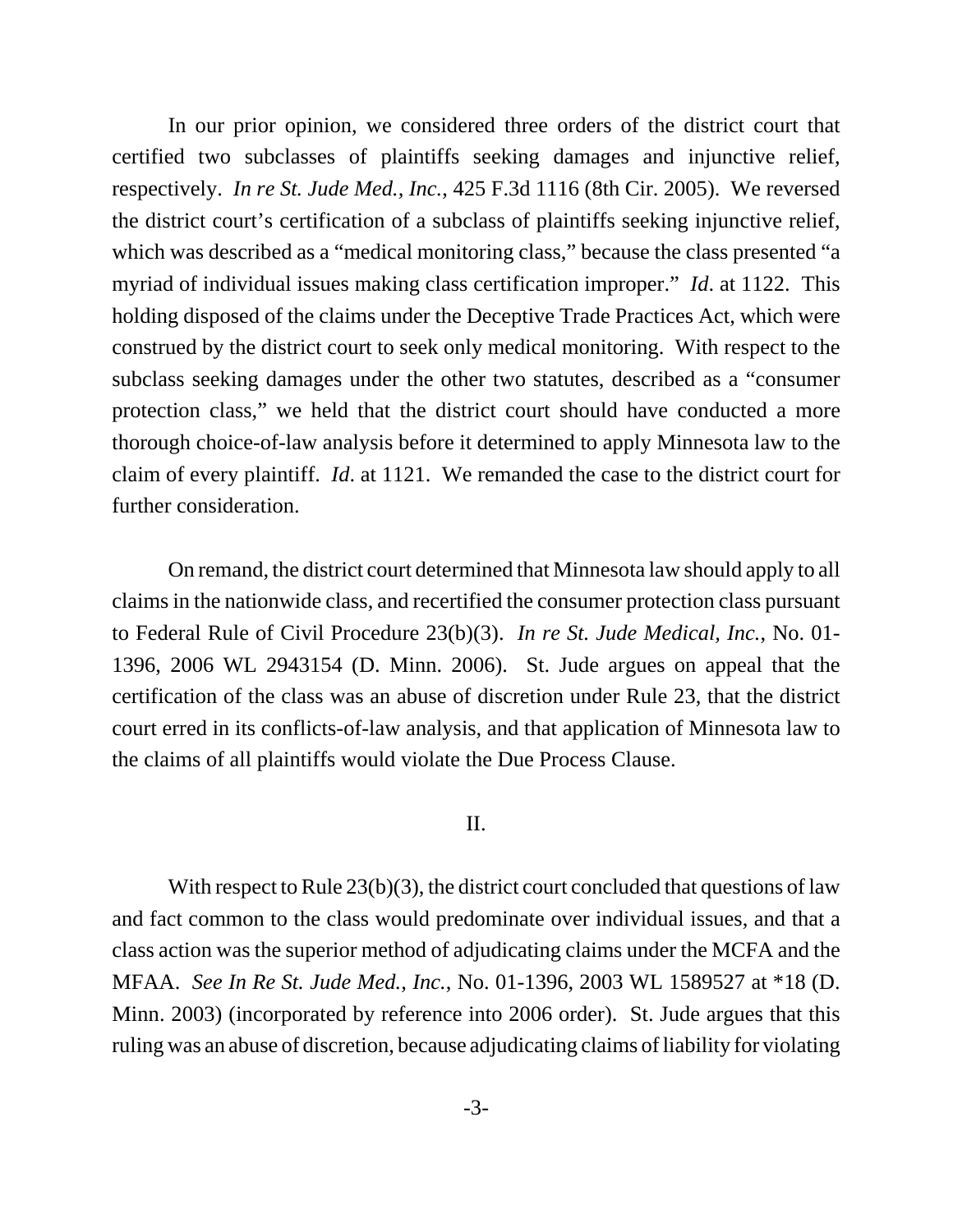the statutes would require an inquiry into the causal relationship between any representation made by St. Jude and each plaintiff's injury. It further contends that two forms of relief sought by the plaintiffs – damages and medical monitoring – also present numerous individual issues that make the case unsuitable for class certification. We agree that the class was not properly certified under Rule 23(b)(3).

In a typical common-law fraud case, a plaintiff must show that he or she received the defendant's alleged misrepresentation and relied on it. *E.g.*, *Breezy Point Airport, Inc. v. First Fed. Sav. and Loan Ass'n of Brainerd*, 179 N.W.2d 612, 615 (Minn. 1970). Because proof often varies among individuals concerning what representations were received, and the degree to which individual persons relied on the representations, fraud cases often are unsuitable for class treatment. *See* Fed. R. Civ. P. 23 advisory committee's note (discussing the 1966 Amendment to subdivision (b)(3): "[A]lthough having some common core, a fraud case may be unsuited for treatment as a class action if there was material variation in the representations made or in the kinds or degrees of reliance by the persons to whom they were addressed."); *Darms v. McCulloch Oil Corp.*, 720 F.2d 490, 493 (8th Cir. 1983) (district court did not abuse discretion in refusing class certification where transactions were separate, and involved different representations and degrees of reliance); *Castano v. Am. Tobacco Co.*, 84 F.3d 734, 745 (5th Cir. 1996) ("[A] fraud class action cannot be certified when individual reliance will be an issue.").

This case exemplifies the difficulty with class treatment of cases alleging fraud or misrepresentation. St. Jude has presented evidence that a number of implant patients did not receive *any* material representation about the heart valve. Two of the five named plaintiffs, Levy Redden and Lester Grovatt, testified that they did not remember hearing anything about the unique qualities of the Silzone valve. (App. 3431-32, 3479-80). On the other hand, one named plaintiff, Bonnie Sliger, testified that her doctor told her that the Silzone valve would be better because it would reduce the risk of infection. (App. 3475). Whether each plaintiff even received a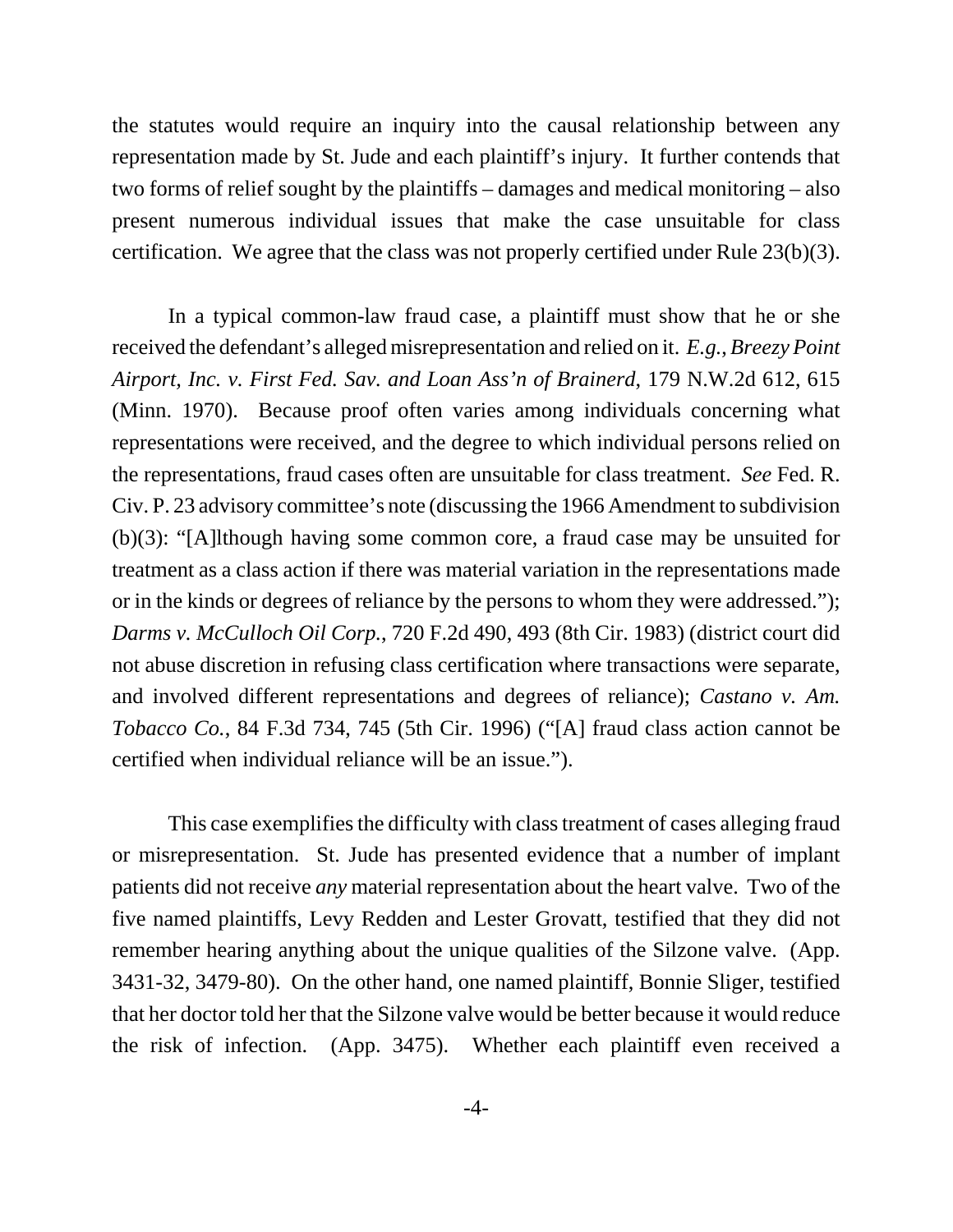representation from St. Jude about the efficacy of the heart valve is likely to be a significant issue in each case of alleged liability.

Evidence of representations made to the treating physicians also illustrates the predominance of individual issues concerning representations and reliance. Physicians learned about St. Jude's heart valve in different ways. One doctor heard about the valve from a senior partner, another discovered it at a cardiology conference, and a third learned about the valve from a St. Jude sales representative and a St. Jude advertisement. (Sheely Depo. 69, App. 3456; Reardon Aff. ¶ 4, App. 3464; Blakeman Declaration ¶¶ 4-6, App. 3461). Whether the information on which physicians based their actions ultimately can be traced to a representation by St. Jude undoubtedly will vary by individual physician. Even where the present record does contain evidence that a physician eventually talked to a St. Jude representative or read Silzone promotional materials, those physicians assert that they did not rely on the representations by St. Jude in deciding to recommend the Silzone valve to their patients. (Blakeman Declaration ¶ 5, 7-8, App 3461; Reardon Aff. ¶ 4, App. 3465; Damus Declaration ¶ 6, App. 3469). Any trial thus would require physician-byphysician inquiries into each doctor's sources of information about the valve, and the credibility of any physician's denial that he relied on St. Jude's statements.

Despite these individual issues, plaintiffs argue that class certification is still appropriate because the Minnesota consumer protection statutes, unlike a commonlaw fraud cause of action, do not require proof of individual reliance. The district court apparently agreed, resting its certification decision in part on the view that "proof of reliance is unnecessary" under Minnesota consumer protection law. *In re St. Jude Med., Inc.*, 2003 WL 1589527, at \*18 (D. Minn. 2003). The court based this conclusion largely on *Group Health Plan, Inc. v. Philip Morris Inc.*, 621 N.W.2d 2 (Minn. 2001), which stated that the Minnesota "legislature has eliminated the requirement of pleading and proving traditional common law reliance as an element of a statutory misrepresentation in sales action." *Id*. at 13.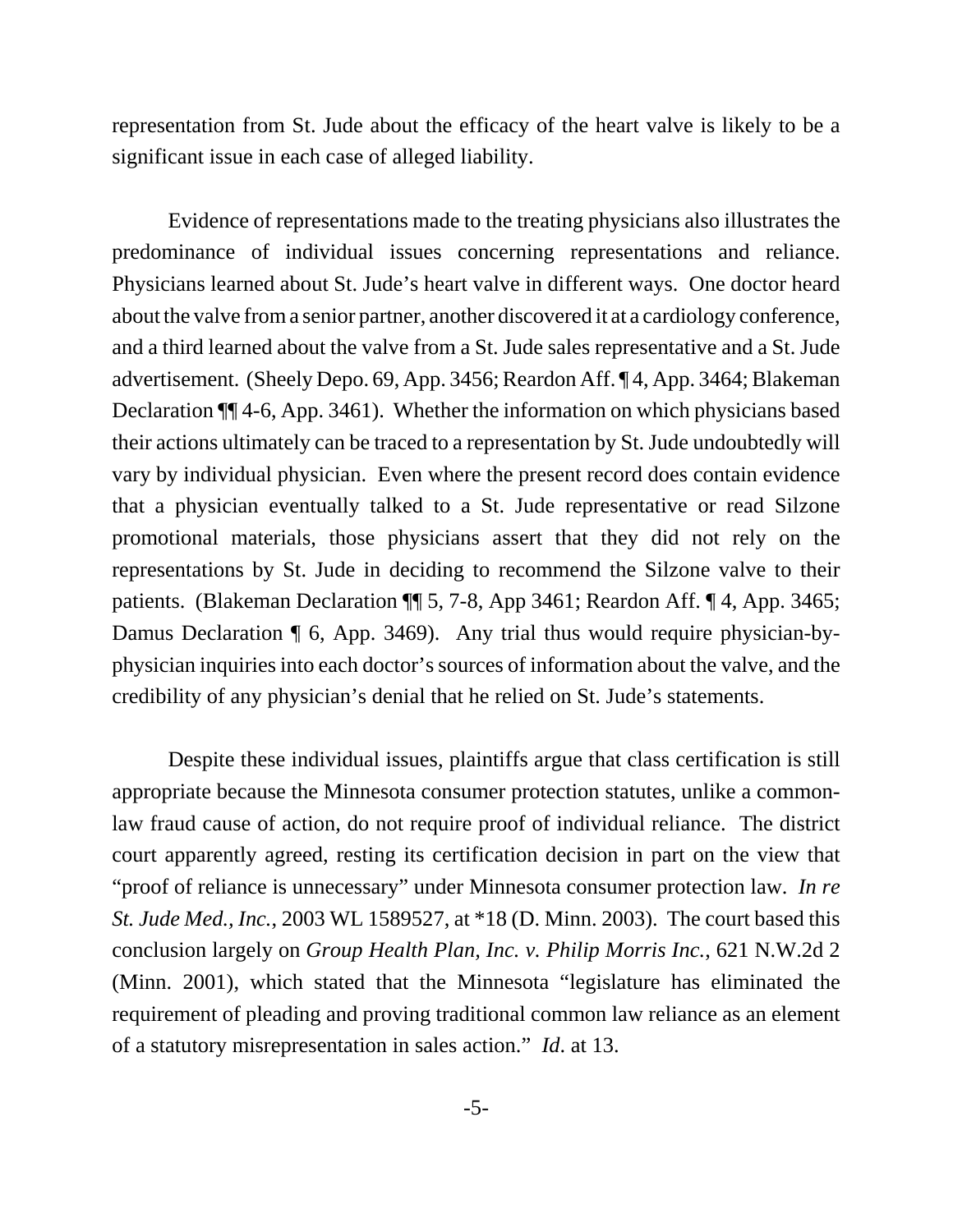The *Group Health* decision, however, did not entirely remove the element of reliance in Minnesota consumer fraud claims. *Group Health* held that the Minnesota legislature had relaxed the "traditional common law reliance" standard in two ways. First, under Minnesota's consumer fraud statutes "it is not necessary to *plead* individual consumer reliance on the defendant's wrongful conduct." *Id*. at 13 (emphasis added). Second, although plaintiffs must still "*prove* a *causal nexus* between the allegedly wrongful conduct of the defendants and their damages," *id*. (emphasis added), this proof "need not include *direct evidence* of reliance by individual consumers of defendants' products." *Id*. at 14 (emphasis added). At least in the class of cases described in *Group Health*, "the causal nexus and its *reliance component* may be established by other direct or circumstantial evidence that the district court determines is relevant and probative as to the relationship between the claimed damages and the alleged prohibited conduct." *Id*. (emphasis added). But causation is still a necessary element of a damages action under the consumer fraud statutes, and proof of a reliance component is still required: "[W]here, as here, the plaintiffs allege that their damages were caused by deceptive, misleading, or fraudulent statements or conduct in violation of the misrepresentation in sales laws, *as a practical matter it is not possible that the damages could be caused by a violation without reliance on the statements or conduct alleged to violate the statutes*." *Id*. at 13 (emphasis added). *See also Tuttle v. Lorillard Tobacco Co.*, 377 F.3d 917, 927 (8th Cir. 2004) (holding that a plaintiff must "establish some proof that the [defendants' conduct] caused consumers to continue using smokeless tobacco and to sustain physical injury *in reliance* on the defendants' conduct."); *Flynn v. Am. Home Prods. Corp.*, 627 N.W.2d 342, 351 (Minn. Ct. App. 2001) (plaintiff must still "at least present circumstantial evidence of some reliance on [the] alleged misrepresentations").

Since *Group Health*, the Minnesota Supreme Court declined to say whether the relaxed proof requirements apply when a consumer sues a defendant directly based on a one-on-one consumer transaction. *Wiegand v. Walser Automotive Groups, Inc.*,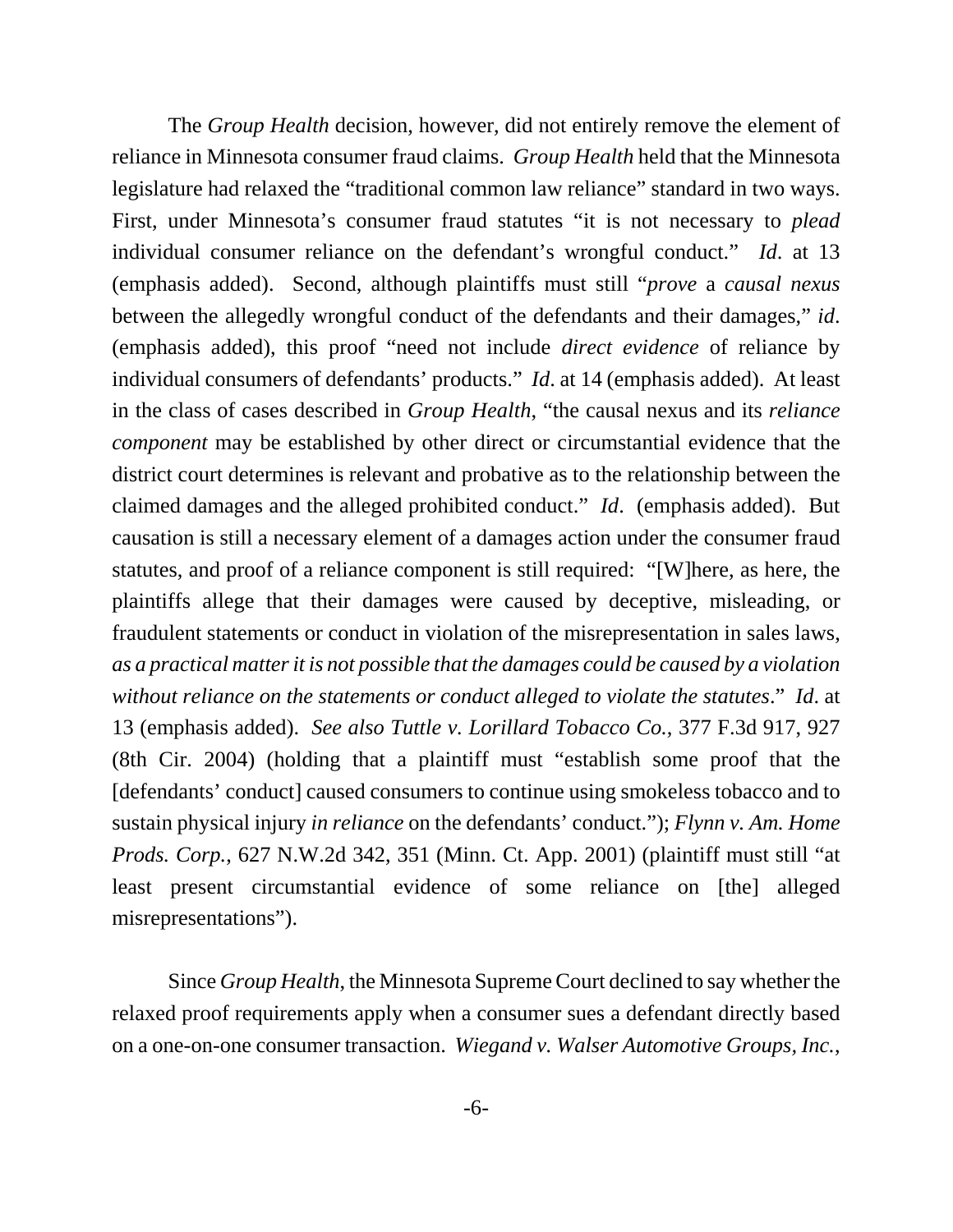683 N.W.2d 807, 813 (Minn. 2004). But assuming this case fits within the *Group Health* category, and thus does not *require* the *plaintiffs* to present direct proof of individual reliance, *Group Health* surely does not *prohibit St. Jude* from presenting direct evidence that an individual plaintiff (or his or her physician) did not rely on representations from St. Jude. When such evidence is available, then it is highly relevant and probative on the question whether there is a causal nexus between alleged misrepresentations and any injury. Whatever *Group Health* means about the need for these plaintiffs to present direct evidence of individual reliance, it does not eliminate the right of a defendant to present evidence negating a plaintiff's direct or circumstantial showing of causation and reliance. Given the showing by St. Jude that it will present evidence concerning the reliance or non-reliance of individual physicians and patients on representations made by St. Jude, it is clear that resolution of St. Jude's potential liability to each plaintiff under the consumer fraud statutes will be dominated by individual issues of causation and reliance. The need for such plaintiff-by-plaintiff determinations means that common issues will not predominate the inquiry into St. Jude's liability.

The record also shows that individual issues would predominate the remedial phase of the proposed class action. The plaintiffs request the highly individualized remedy of medical monitoring. Our prior decision in this case rejected a medical monitoring class certified under Rule 23(b)(2), precisely because it presented too many individual factual and legal issues:

[E]ach plaintiff's need (or lack of need) for medical monitoring is highly individualized. Every patient in the 17-state class who has ever been implanted with a mechanical heart valve already requires future medical monitoring as an ordinary part of his or her follow-up care. A patient who has been implanted with the Silzone valve may or may not require additional monitoring, and whether he or she does is an individualized inquiry depending on that patient's medical history, the condition of the patient's heart valves at the time of implantation, the patient's risk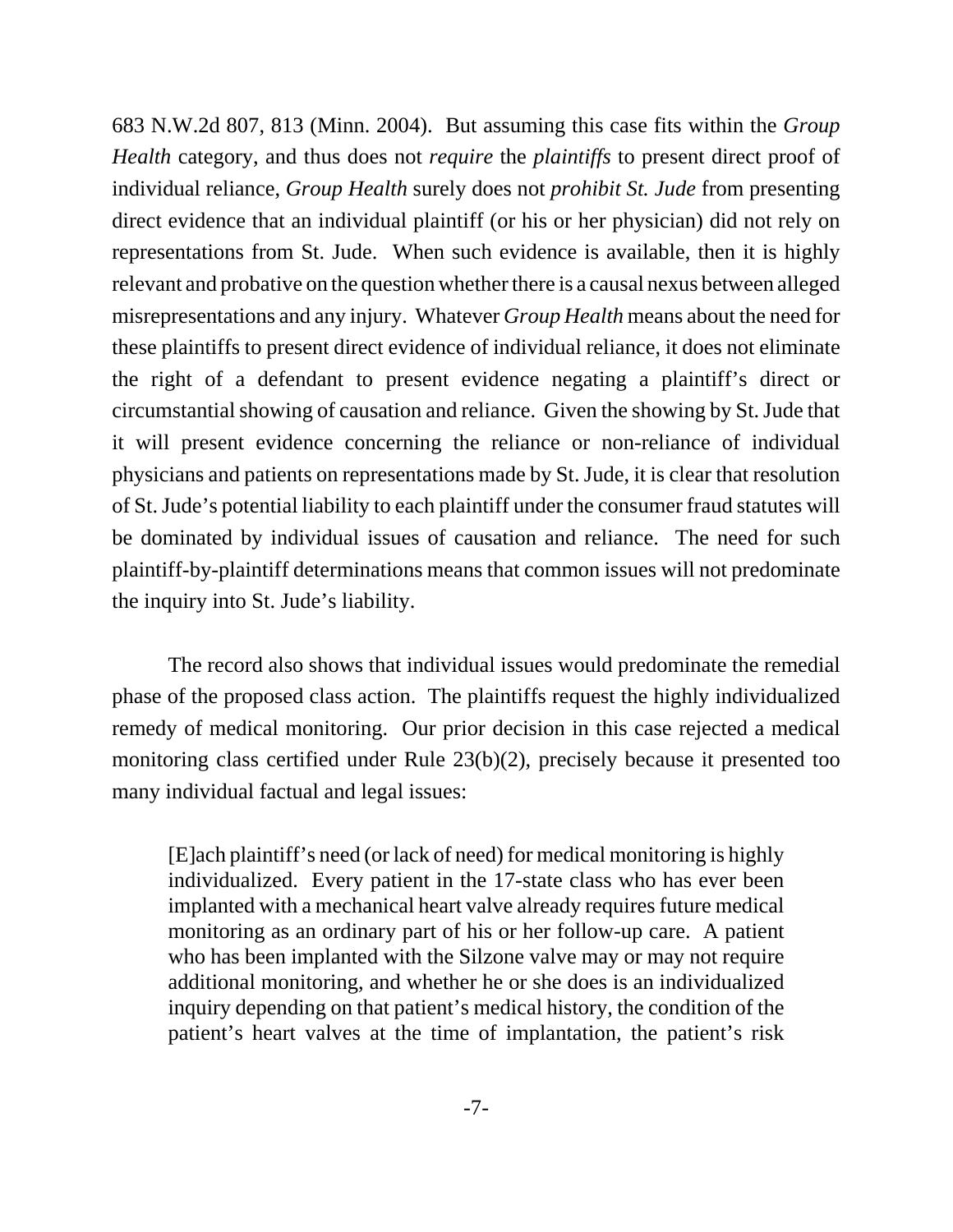factors for heart valve complications, the patient's general health, the patient's personal choice, and other factors.

*In re St. Jude Med.*, 425 F.3d at 1122. Although the present appeal involves a class certified under Rule 23(b)(3), and the district court eliminated the diversity of legal issues by applying Minnesota law to all claims, the need for detailed and individual factual inquiries concerning the appropriate remedy for any violation still weighs strongly against class certification. *Windham v. Am. Brands, Inc.*, 565 F.2d 59, 68 (4th Cir. 1977) (en banc); *Abrams v. Interco Inc.*, 719 F.2d 23, 31 (2d Cir. 1983); *see also Amchem Products, Inc. v. Windsor*, 521 U.S. 591, 624 (1997) ("[Exposure-only plaintiffs] will also incur different medical expenses because their monitoring and treatment will depend on singular circumstances and individual medical histories." (internal quotation omitted)). The plaintiffs' effort to recover damages – alleged in the complaint to be "the cost of the medical care arising out of the use of the product together with any and all consequential damages recoverable under the law including, but not limited to, both past and future medical expenses, past wage loss, loss of future earning capacity, past and future pain, suffering, disability and emotional distress" (App. 47) – likewise would require individual determinations concerning the extent to which particular plaintiffs have suffered injuries caused by the Silzone valve.

We recognize that plaintiffs may present certain issues that are common to all of their claims, assuming it is proper under Minnesota choice of law principles and the Constitution to apply Minnesota law to every claim. Whether a certain published representation by St. Jude was materially false may be amenable to common resolution. If liability were established, then the entitlement of plaintiffs to restitution (i.e., a refund of the cost of the valve) or to a trust fund for financing medical research (assuming this is a proper remedy under the Minnesota statutes) may be decided on a class-wide basis. But given the individual issues necessarily involved in determining liability and the requested relief of medical monitoring and damages, we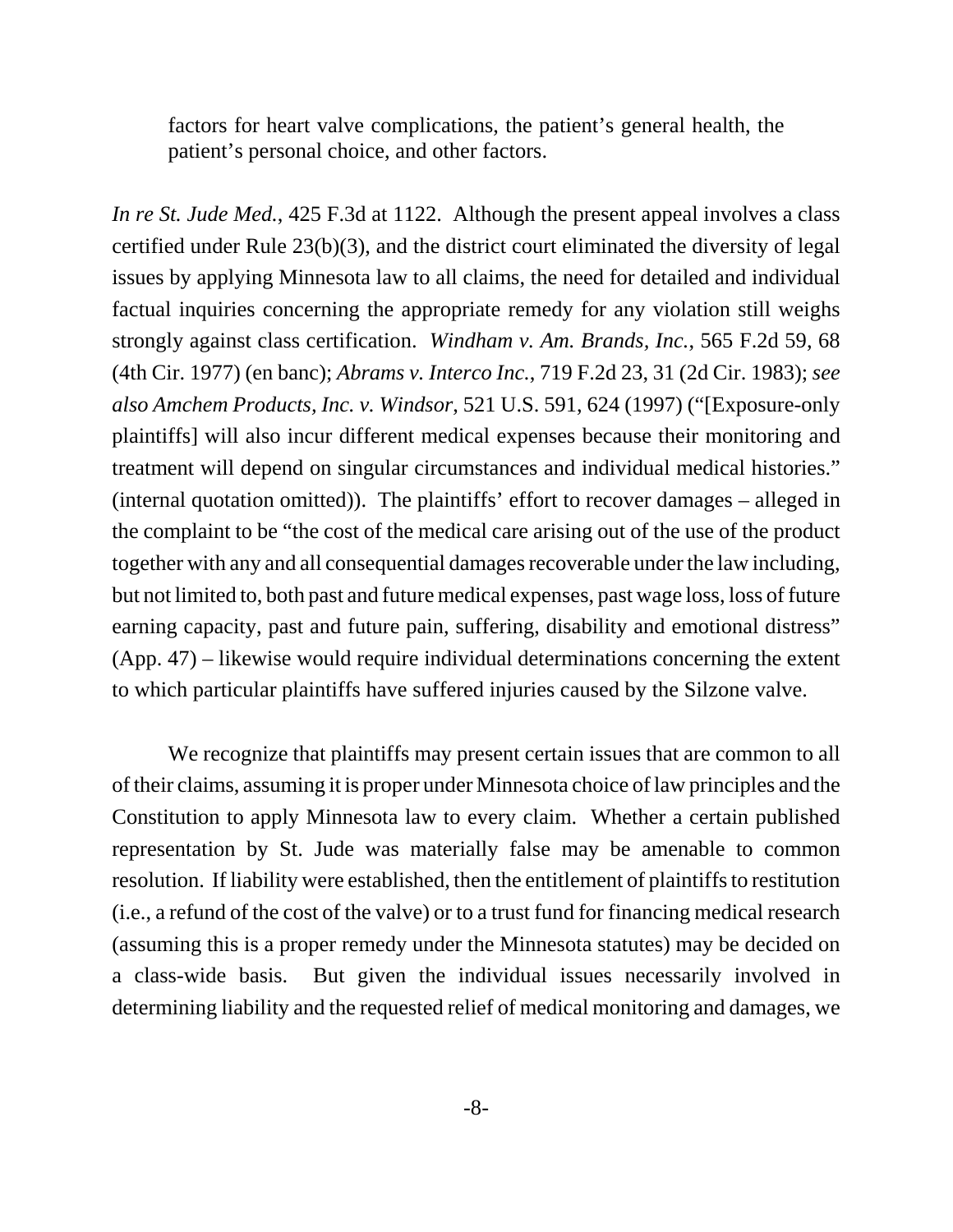think it is clear that the common issues do not predominate over individual issues that must be litigated to resolve the plaintiffs' claims.

The district court did not limit its class certification to specific *issues* that may be amenable to class-wide resolution, and there is a conflict in authority on whether such a class may properly be certified under Rule 23*. Compare*, *e.g.*, *Castano*, 84 F.3d at 745-46 n.21, *with In re Nassau County Strip Search Cases*, 461 F.3d 219, 226- 27 (2d Cir. 2006), *and Valentino v. Carter-Wallace, Inc.*, 97 F.3d 1227, 1234 (9th Cir. 1996). *See also* Joel S. Feldman & Winston G. Collier, *Attempting to Manufacture Predominance: Practical and Legal Concerns with Issue Certification Under Rule 23(c)(4)*, Practising L. Inst., Litig. & Admin. Practice Course Handbook Series, Class Action Litigation 2007: Prosecution and Defense Strategies, No. 761, p. 55 (2007); Jon Romberg, *Half a Loaf is Predominant and Superior to None: Class Certification of Particular Issues Under Rule 23(c)(4)*, 2002 Utah L. Rev. 249 (2002). Even courts that have approved "issue certification" have declined to certify such classes where the predominance of individual issues is such that limited class certification would do little to increase the efficiency of the litigation. *E.g.*, *McLaughlin v. American Tobacco Co.*, No. 06-4666, slip op. at 39 (2d Cir. Apr. 3, 2008) (issue certification would not "materially advance the litigation because it would not dispose of larger issues such as reliance, injury, and damages"); *In re Baycol Prods. Litig.*, 218 F.R.D. 197, 209 (D. Minn. 2003) (concluding that issue certification under Rule 23(c)(4) was not appropriate, because "individual trials will still be required to determine issues of causation, damages, and applicable defenses."). Given the individual issues discussed above, we think this is such a case.

In view of our decision that the certification order cannot be sustained consistent with Rule 23, we find it unnecessary to consider the merits of the district court's choice-of-law analysis or the constitutionality of applying Minnesota law to a nationwide class in these circumstances. *See In re St. Jude Med.*, 425 F.3d at 1120 ("We believe it prudent not to decide issues unnecessary to the disposition of the case,